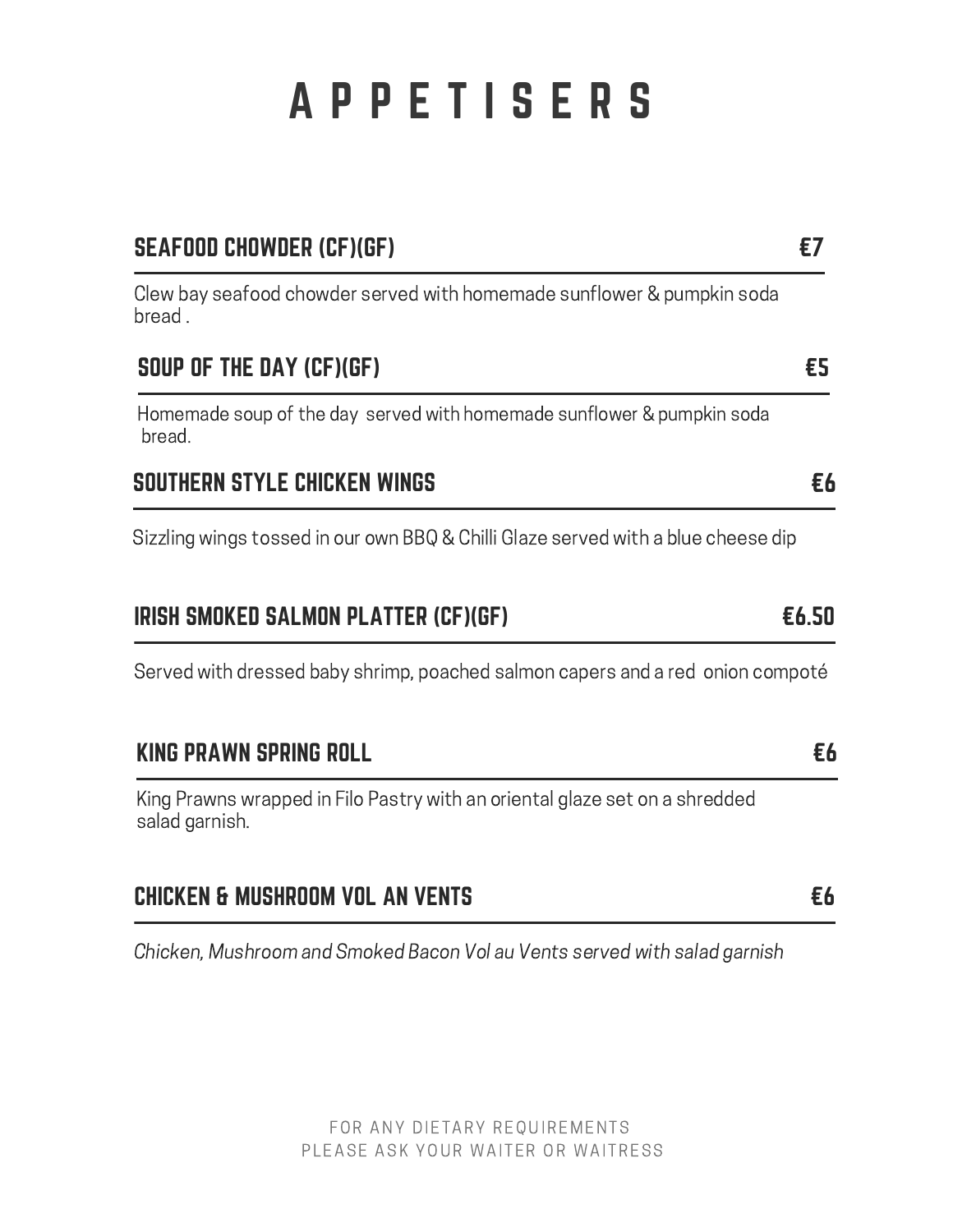# A P P E T I S E R S

#### "THE TWISTER" CAESAR SALAD (CF)(GF)

Marinated Chicken strips smoked bacon lardons, grated Parmesan cheese and classic Caesar dressing.

#### GARLIC MUSHROOMS

Golden crumbed mushrooms coated in a garlic butter with salad garnish & garlic mayo.

#### BREADED BRIE WEDGES

Wedges of brie cheese in a seasoned crumb served with a cranberry & port rustic sauce

#### ONION BHAJI

Tasty fragrant chickpea and onion balls coated in a light crisp batter served with a cumin and coriander dressing.

#### VEGETABLE SAMOSA

A savoury filling of spiced potatoes , onions , peas , lentils , wrapped in a crisp filo pastry served a mango and chilli relish.

#### €5.50

€5.50

### €6

€5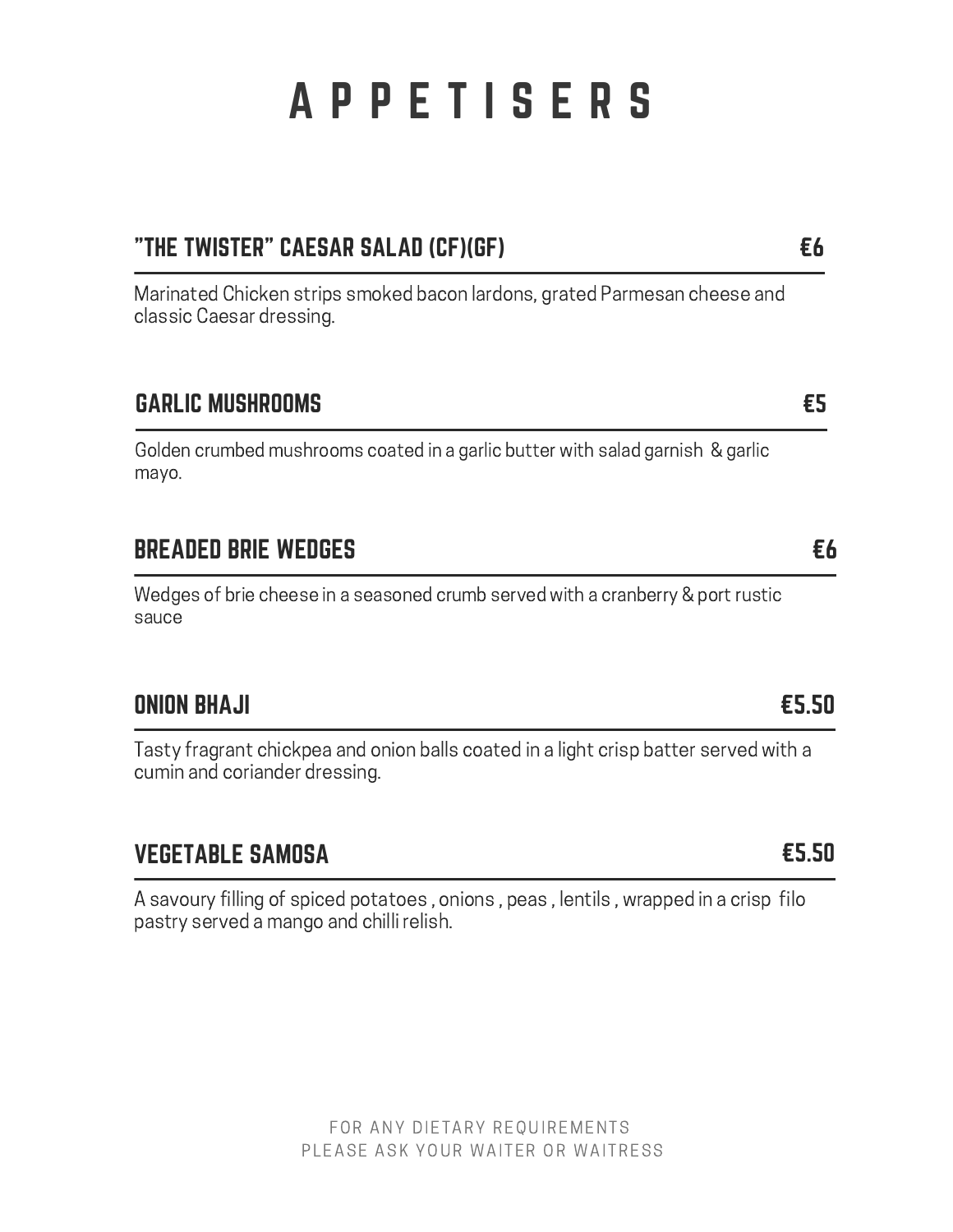# S T E A K

| Prime angus sirloin of Irish Beef (CF)(GF) | 10oz       | €23 |
|--------------------------------------------|------------|-----|
| PRIME ANGUS RIB-EYE OF IRISH BEEF (CF)(GF) | <b>80Z</b> | £21 |
| PRIME ANGUS FILLET OF IRISH BEEF (CF)(GF)  | <b>80Z</b> | £22 |
| <b>SURF &amp; TURF (CF)(GF)</b>            | <b>80Z</b> | £25 |

8oz Prime Fillet Steak topped with dressed coriander and lime Tiger Prawns topped with a café de Paris Butter.

All of our steaks are cooked to your liking and served with skinny French fries, saute mushrooms, golden French fried crispy onion rings and a choice of creamy peppercorn sauce or garlic butter

## M E A T / G R I L L

€14

€13

€14

€14

#### PAN ROASTED IRISH LAMB CUTLETS (CF)(GF)

Grilled Lamb Cutlets with a mint and rosemary champ mash, coated in a smoked bacon sauce.

Prime Angus Beef Burger topped with smoked bacon , mozzarella cheese and sautéed onions.

#### beef madras (CF)(GF)

Slow cooked beef simmered in our own pungent aromatic madras paste served with basmati rice & naan bread

#### WESTERN BALTI SPECIAL (CF)(GF)

Mixture of Beef, chicken & prawns coated in a medium curry base with onions, peppers, fresh garlic and chilli served with steamed basmati rice and naan bread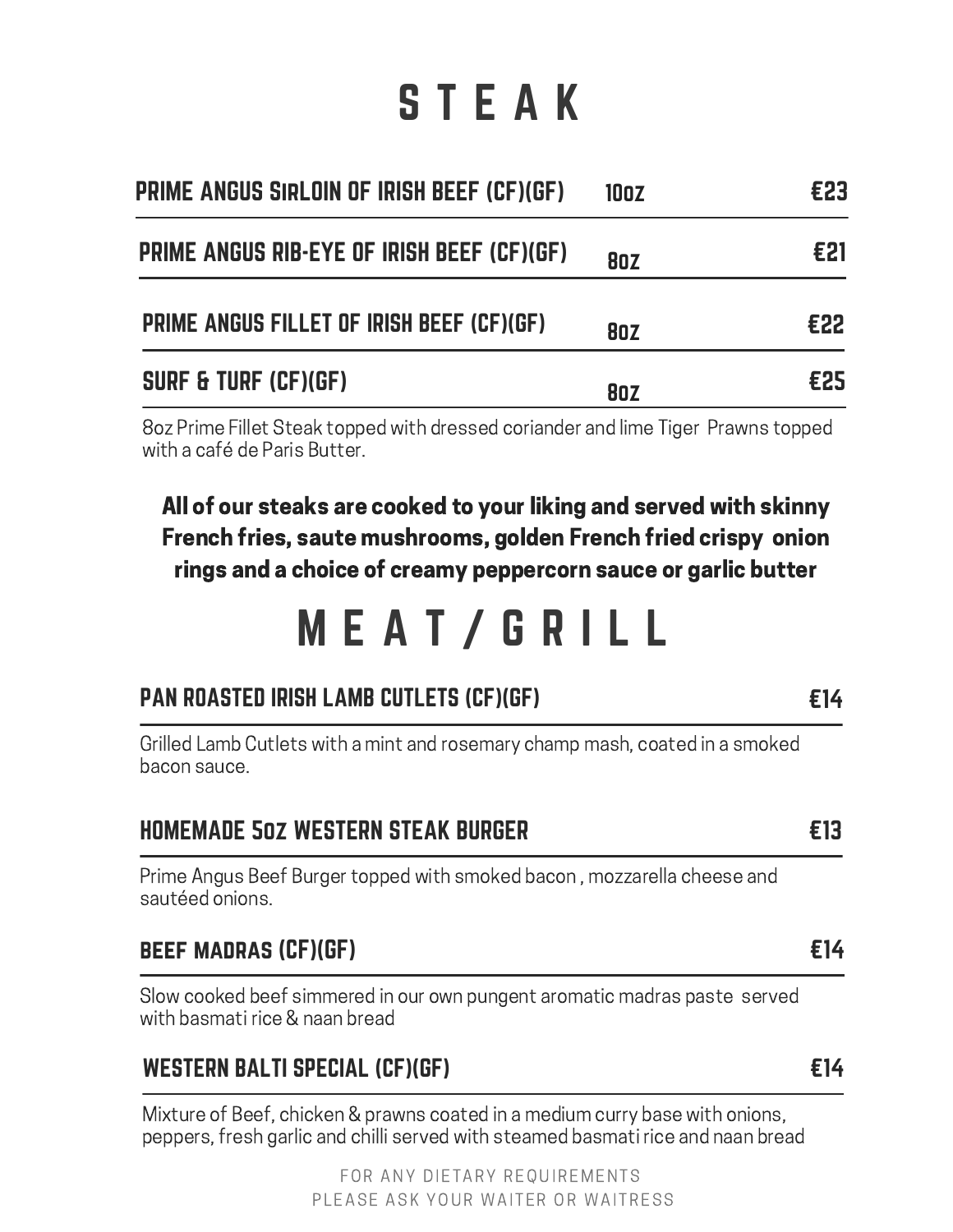# P O U L T R Y

### SUPREME OF CHICKEN (CF)

Chicken fillet wrapped in parma ham with a pork and black pudding stuffing coated in a creamy leak and mushroom sauce.

#### The Western Stir-Fry

Stir-fried Beef or Chicken tossed with seasonal vegetables and coated in our special Western stir-fry sauce set on a bed on egg noodles or steamed basmati rice.

#### Honey roasted confit of duck (CF)(GF)

Half boneless confit of duck in a honey and salt crust , coated with an orange & plum sauce

#### The Western Style Chicken Curry (CF)(GF)

Marinated chunks of chicken, seasonal vegetables, bound in a fragrant sauce served with steamed basmati rice & naan bread

#### CHICKEN & MUSHROOM VOL AU VENTS

Chicken, mushroom and smoked bacon vol au vents served with salad garnish & skinny french fries.

### V E G E T A R I A N

#### SPINACH AND RICOTTA TORTELLINI

Spinach and ricotta tortellini with a sautéed forest mushrooms and a creamy basil and chive cream sauce

#### VEGETABLE CURRY (CF)(GF)

Fresh seasonal vegetable served in a medium curry sauce served with basmati rice & naan bread

€12

#### €11

### €14

€13

€14

€13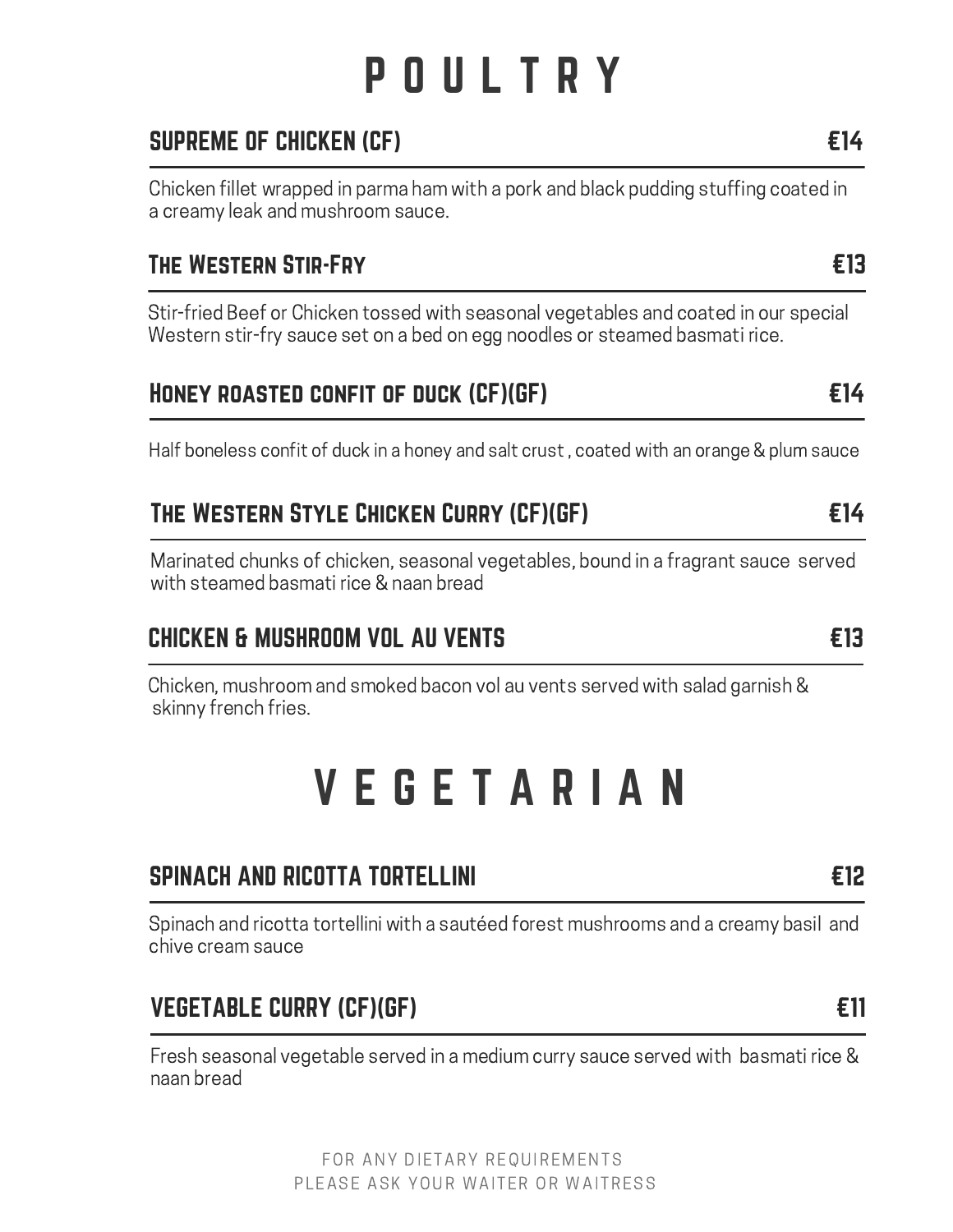# S E A F O O D

### FILLET OF CLARE ISLAND SALMON (CF)(GF)

Grilled fillet of fresh salmon set on wilted baby greens and a creamy hollandaise sauce

#### FISH & CHIPS

Fresh cod fillet in a tempura beer batter served with minted mushy peas , tartar sauce, seasonal salad & french fries.

### S I D E S

Skinny French fries

Selection of garden veg

#### Cheese & Garlic Potato

#### Potatoes of the day

Beer Battered Onion Ring

SAUTEED MUSHROOMS & ONIONS **EXAMPLE EXAMPLE E3**